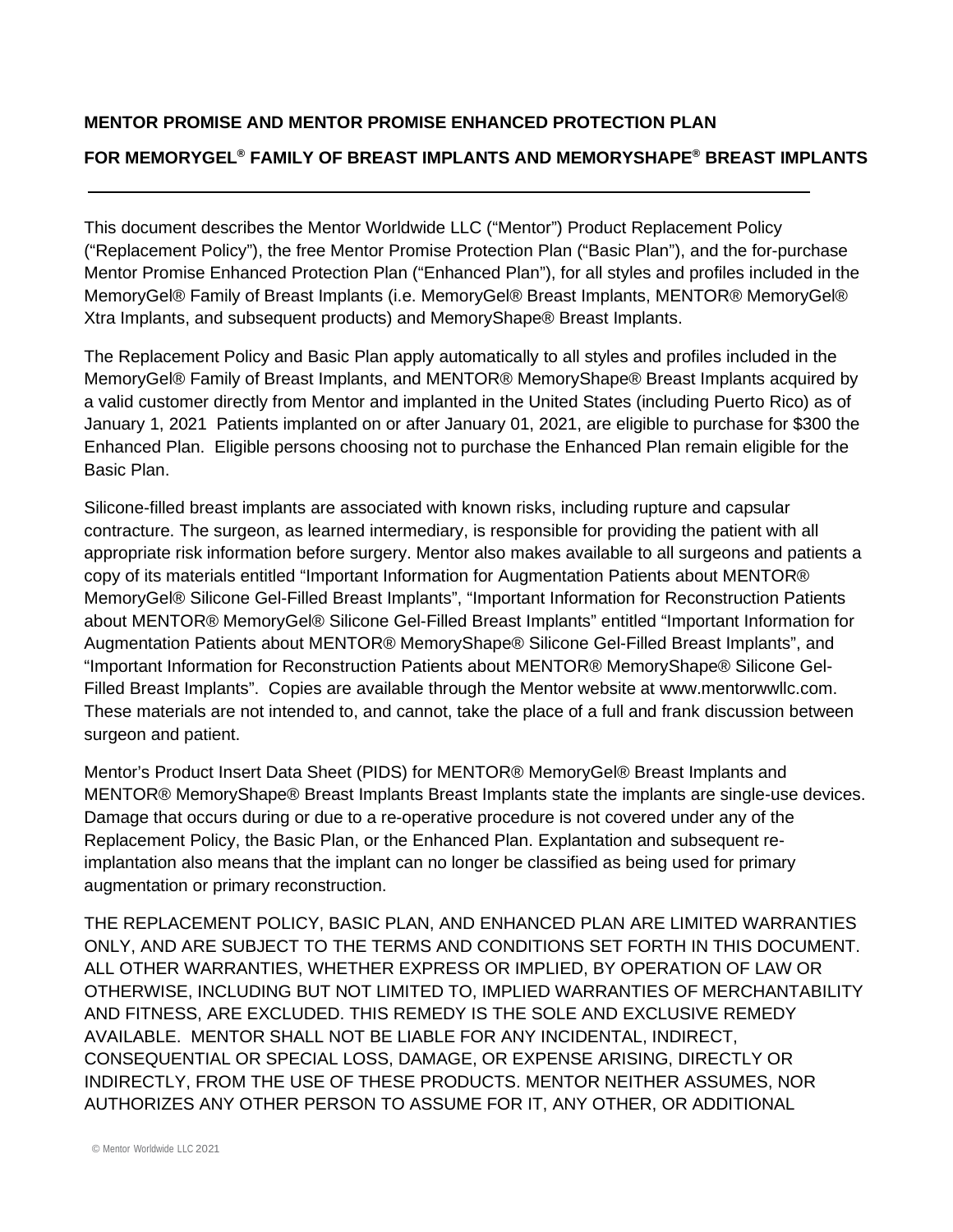LIABILITY, OR RESPONSIBILITY IN CONNECTION WITH THESE PRODUCTS. MENTOR DOES NOT WARRANT OR OTHERWISE ASSUME LIABILITY FOR MENTOR PRODUCTS THAT HAVE NOT BEEN PROCURED DIRECTLY FROM MENTOR BY THE TREATING PHYSICIAN (OR THEIR AUTHORIZED BUYING AGENT).

# **1. The Replacement Policy:**

The Replacement Policy applies to any style or profile included in the MemoryGel® Family of Breast Implants, and MENTOR® MemoryShape® Breast Implants described in this document and implanted in the United States (including Puerto Rico) as of January 1, 2021.

In the event of a qualifying rupture of a covered product, Mentor will replace the product, free of charge, for the lifetime of the patient.

Mentor will replace covered product, free of charge, for ten (10) years from the date of implantation for the following other qualifying events:

- (a) capsular contracture, Baker Grade III or Baker Grade IV as diagnosed by the attending surgeon. Baker Grade III: the breast is firm and looks abnormal (visible distortion); Baker Grade IV: the breast is hard, painful, and looks abnormal (greater visible distortion than Baker Grade III).
- (b) double capsule, defined as when the initial capsule of fibrous scar tissue around the implant, formed as part of the normal healing process, separates with minor trauma, resulting in two layers of fibrous tissue surrounding the implant.
- (c) late seroma, defined for the purposes of this document as a clinically symptomatic seroma that develops at least 12 months after the qualifying implant surgery with no intervening surgical procedures performed on the breast between the surgery in question and the development of the seroma.

## **The Replacement Policy does not apply to:**

- any adverse event other than a qualifying rupture or the ones described in 1(a), 1(b), and 1(c) in this document
- removal of intact implants for capsular contracture, Baker Grade I or Baker Grade II as diagnosed by the attending surgeon
- removal of intact implants for size alteration
- removal of intact implants due to wrinkling or rippling
- loss of shell integrity caused by or during re-operative procedures
- loss of shell integrity resulting from open capsulotomy or closed compression capsulotomy procedures
- loss of shell integrity resulting from sharp instrument damage per analysis by MENTOR Product Evaluation Department
- product not returned to the MENTOR Product Evaluation Department as per this Replacement Policy.

To qualify for product replacement under the Replacement Policy, implantation of the MENTOR® MemoryGel® Breast Implant, or MENTOR® MemoryShape® Breast Implant, as well as any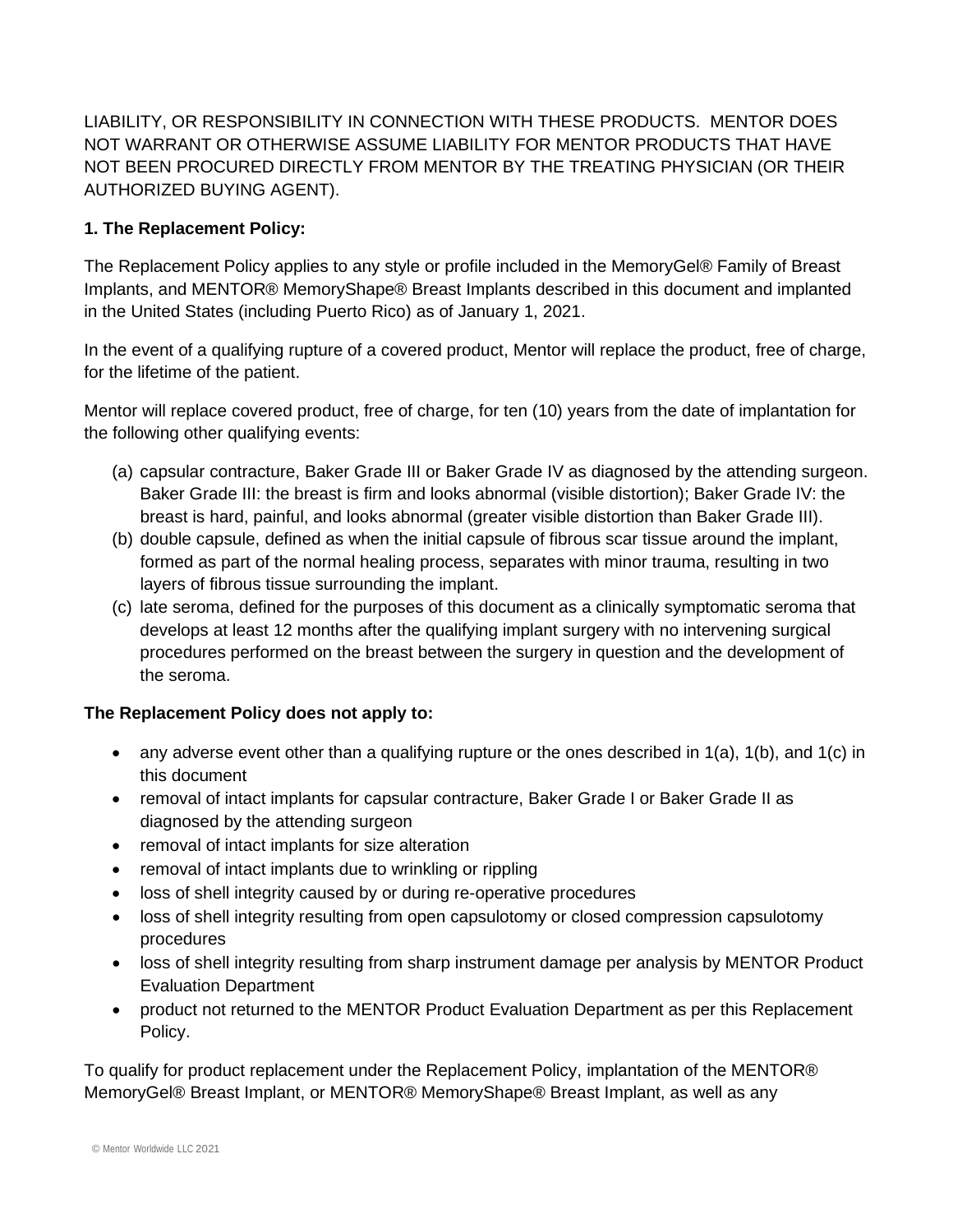subsequent procedures, must be in accordance with current MENTOR product literature and accepted plastic surgical procedures by appropriately qualified licensed physicians.

The explanted ruptured product must be returned to the Mentor Product Evaluation Department within sixty (60) days of its explant in order to qualify for the free-of-charge replacement product. In the event that the explanted product is not returned to the Mentor Product Evaluation Department within sixty (60) days of its explantation, the ordering customer will be invoiced for the price of the replacement product.

At the surgeon's request, Mentor will also provide a replacement of any style MENTOR® MemoryGel® Breast Implant, or MENTOR® MemoryShape® Breast Implant to use to replace the contralateral implant, provided that the contralateral breast implant is a Mentor product. There will be no charge for this courtesy except as outlined in this policy.

Qualifying replacement product (limit 2) will be sent without shipping charges if the order is received in the Mentor Product Evaluation Department at least three (3) business days prior to scheduled delivery date; otherwise, freight charges will be invoiced to the ordering customer. All "backup" replacement product requested will be invoiced at customer's established pricing and will follow Mentor's standard return policy.

Mentor will neither provide nor pay for a replacement with a non-Mentor product under the terms of this Replacement Policy, nor in any event provide money for or in lieu of a Mentor replacement product. Any replacement MENTOR® MemoryGel® Breast Implant, or MENTOR® MemoryShape® Breast Implant automatically includes new coverage under the Basic Plan.

#### **Limitation on the Replacement Policy:**

If Mentor's obligation to provide a replacement product under the Replacement Policy is prevented, restricted, or interfered with by reason of fire, flood, earthquake, explosion, or other casualty or accident, strikes or labor disputes, inability to procure supplies or power, war or other violence, any law, order, proclamation, regulation, ordinance, demand, or requirement of any government agency, or any other act or condition whatsoever beyond the reasonable control of Mentor, the performance of that obligation shall be excused without penalty. For purposes of this provision, excuse of performance shall mean that Mentor is neither obligated to provide nor pay for a replacement product, regardless of the product's source. Despite the excuse of Mentor's obligation to provide a replacement product under this provision, Mentor shall continue to perform its obligation to provide financial assistance for operating room, anesthesia, and surgical fee costs to the extent described under the Basic Plan and the Enhanced Plan.

#### **2. The Basic Plan:**

The Basic Plan applies to any style or profile included in the MemoryGel® Family of Breast Implants, and MENTOR® MemoryShape® Breast Implants described in this document acquired by a valid customer directly from Mentor and implanted in the United States (including Puerto Rico) as of January 01, 2021. Implantation must be in accordance with current MENTOR product literature (including product package enclosures, data sheets, and other notifications or instructions published by Mentor), and accepted plastic surgical procedures by appropriately qualified licensed physicians.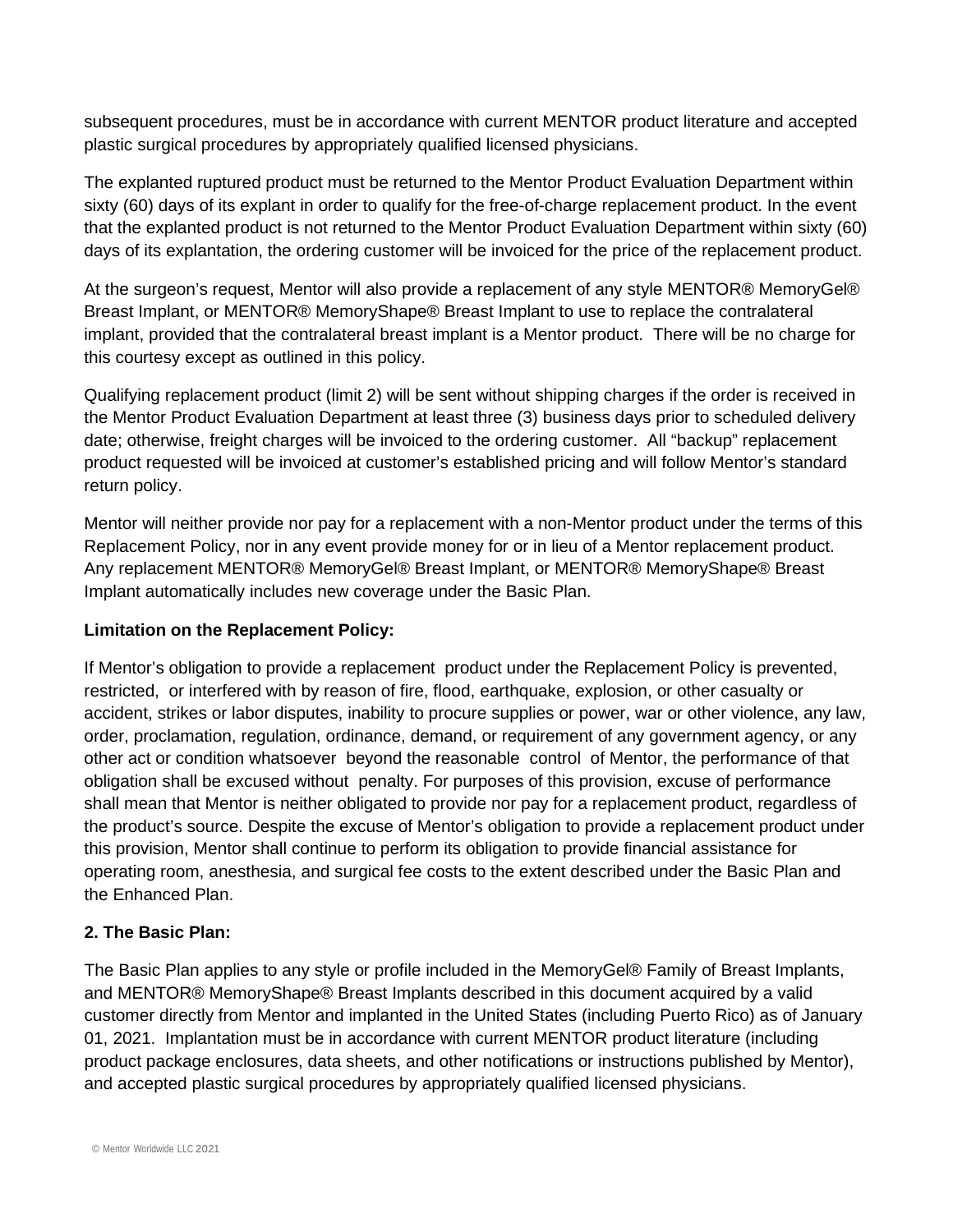Under the Basic Plan, Mentor will pay up to \$3,500 as the maximum aggregate amount toward unreimbursed, out-of-pocket costs directly related to replacement surgery (whether unilateral or bilateral) necessitated by an unexpected rupture (defined as loss of shell integrity) of any MENTOR® MemoryGel® Breast Implant, and any MENTOR® MemoryShape® Silicone Breast Implant, EXCEPT as stipulated below, for ten (10) years from the date of implantation.

Under the Basic Plan, Mentor will pay up to \$2,000 as the maximum aggregate amount toward unreimbursed, out-of-pocket costs directly related to replacement surgery (whether unilateral or bilateral) for all styles and profiles included in the MemoryGel® Family of Breast Implants,or MENTOR® MemoryShape® Breast Implant patients experiencing Baker Grade III or Baker Grade IV capsular contracture of any, EXCEPT as stipulated below, for two (2) years from the date of implantation. Patient must not have prior history of capsular contracture to qualify for this payment.

If a patient simultaneously experiences a qualifying rupture with another qualifying event such as Baker Grade III or IV capsular contracture (for illustrative purposes only), Mentor will make only one payment up to the maximum aggregate amount of \$3,500 regardless of whether the patient experiences more than one event simultaneously, and also regardless of whether replacement surgery is performed unilaterally or bilaterally.

At the surgeon's request, Mentor will also provide a replacement of any style MENTOR® MemoryGel® Breast Implant, or MENTOR® MemoryShape® Breast Implant to use to replace the contralateral implant, provided that the contralateral breast implant is a MENTOR product. There will be no charge for this courtesy except as outlined in the Replacement Policy.

## **The Basic Plan does not apply to:**

- any adverse event other than a qualifying rupture or Baker Grade III or Baker Grade IV as diagnosed by the attending surgeon
- removal of intact implants for capsular contracture, Baker Grade I or Baker Grade II as diagnosed by the attending surgeonremoval of intact implants for size alteration
- removal of intact implants due to wrinkling or rippling
- loss of shell integrity caused by or during re-operative procedures
- loss of shell integrity resulting from open capsulotomy or closed compression capsulotomy procedures
- loss of shell integrity resulting from sharp instrument damage per analysis by MENTOR Product Evaluation Department
- product not returned to the Mentor Product Evaluation Department as per Replacement Policy.

## **4. The Enhanced Plan**

The Enhanced Plan applies to any style or profile included in the MemoryGel® Family of Breast Implants, and MENTOR® MemoryShape® Breast Implants described in this document acquired by a valid customer directly from Mentor and implanted in the United States (including Puerto Rico) as of January 01, 2021 where the patient, without prior history of capsular contracture, chooses to purchase the Enhanced Plan up to forty-five (45) days from date of surgery. For an enrollment fee of \$300, the Enhanced Plan provides a one-time per patient maximum payment of \$3,500 toward operating room,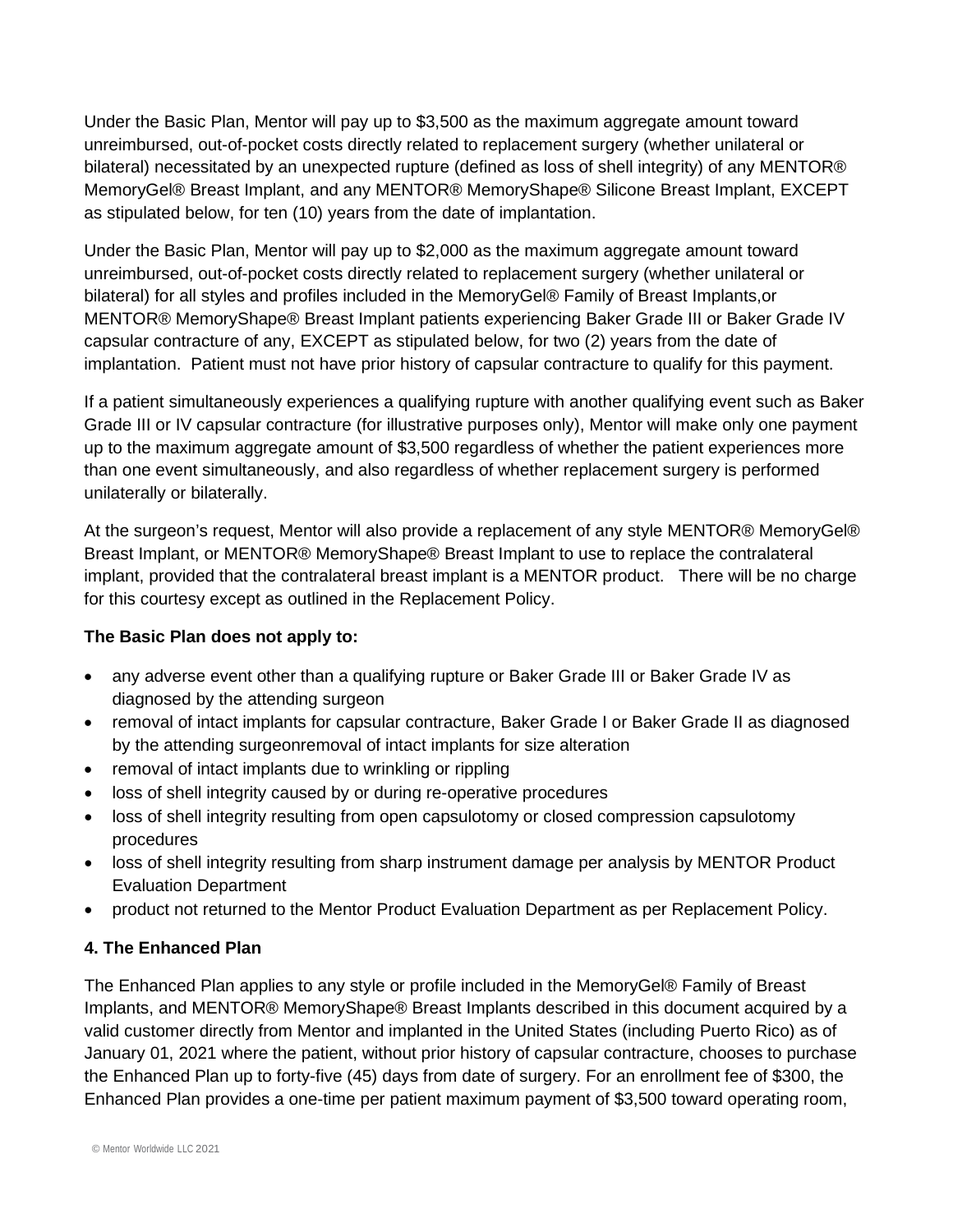surgeon, and anesthesia fees not paid, or payable by any form of insurance, or waived by the healthcare provider, for ten (10) years from date of implant, for the events of Baker Grade III or Baker Grade IV capsular contracture, double capsule, or late seroma only.

Patients enrolling in the Enhanced Plan are automatically enrolled in the Basic Plan as outlined above. Note that in the event a patient enrolled in the Enhanced Plan simultaneously experiences a qualifying rupture with another qualifying event such as Baker Grade III or IV capsular contracture (for illustrative purposes only), Mentor will make only one payment up to the maximum aggregate amount of \$3,500 regardless of whether patient experiences more than one event simultaneously, and also regardless of whether replacement surgery is performed unilaterally or bilaterally.

At the surgeon's request, Mentor will also provide a replacement of any style MENTOR® MemoryGel® Breast Implant, or MENTOR® MemoryShape® Breast Implant with any Mentor breast implant currently commercially available both for use in the affected breast and to replace the contralateral implant, provided that the contralateral breast implant is a MENTOR product. There will be no charge for this courtesy except as outlined in the Replacement Policy.

#### **The Enhanced Plan does not apply to the following events:**

- any adverse event other than the ones described in  $1(a)$ ,  $1(b)$ , and  $1(c)$  in this document
- removal of intact implants for capsular contracture, Baker Grade I or Baker Grade II as diagnosed by the attending surgeon
- removal of intact implants for size alteration
- removal of intact implants due to wrinkling or rippling
- loss of shell integrity caused by or during re-operative procedures
- loss of shell integrity resulting from open capsulotomy or closed compression capsulotomy procedures
- loss of shell integrity resulting from sharp instrument damage per analysis by MENTOR Product Evaluation Department
- product not returned to the MENTOR Product Evaluation Department as per the Replacement **Policy**
- patients with a prior history of capsular contracture, Baker Grades I-IV

Patients found to have enrolled non-primary implants or implanted prior to eligibility date in the Enhanced Plan will have the \$300 enrollment fee credited to the original payment source. In the event of non-eligible enrollment in the Enhanced Plan, no replacement product or financial assistance will be given for Baker Grade III capsular contracture, Baker Grade IV capsular contracture, double capsule, or late seroma.

## **7. Patient Information on the Replacement Policy, Basic Plan, and Enhanced Plan**

Before implantation surgery, the surgeon should explain the details of the Replacement Policy and the Basic Plan or Enhanced Plan to the patient. The surgeon should advise the patient about possible adverse reactions and complications associated with MENTOR® MemoryGel® Breast Implants or MENTOR® MemoryShape® Breast Implants, and review with the patient the "Important Information for Augmentation Patients about MENTOR® MemoryGel® Silicone Gel-Filled Breast Implants", "Important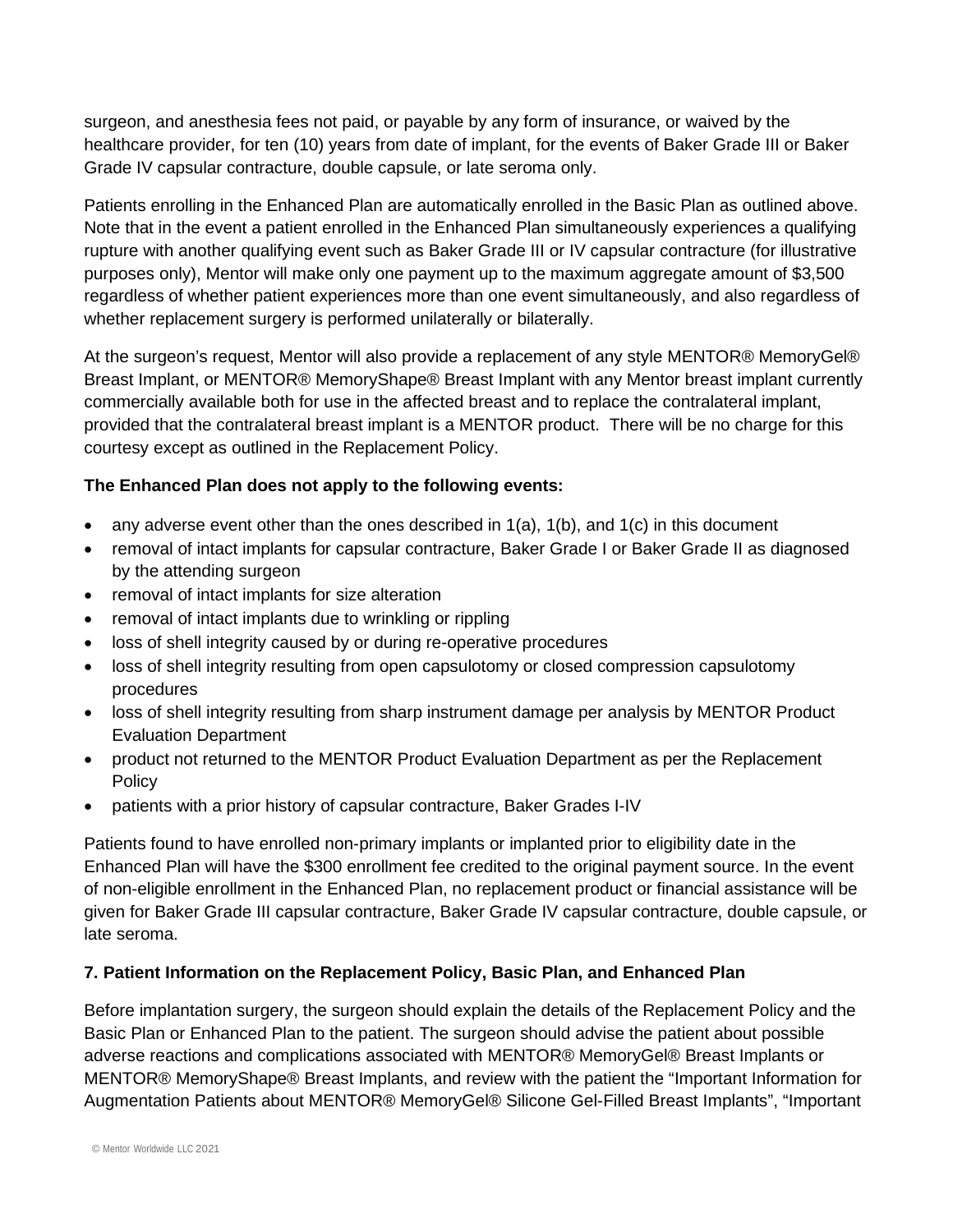Information for Augmentation Patients about MENTOR® MemoryShape® Silicone Gel-Filled Breast Implants", "Important Information for Reconstruction Patients about MENTOR® MemoryGel® Silicone Gel-Filled Breast Implants", or "Important Information for Reconstruction Patients about MENTOR® MemoryShape® Silicone Gel-Filled Breast Implants," materials provided by Mentor.

It is important for the patient to maintain their own records to ensure validation of eligibility for (or enrollment in) the Basic Plan or the Enhanced Plan. Enrolling online will help document eligibility in the event that records are inadvertently lost or destroyed.

#### **8. Filing a Warranty Claim**

Qualifying events must be reported to Mentor within the stated eligibility timeframe. The surgeon should contact Mentor Customer Quality Department at 866-250-5115 to report the event and obtain a return kit for return of the explanted product.

The following information are required to verify eligibility for financial assistance or product replacement under the Replacement Policy, the Basic Plan or the Enhanced Plan:

- Information to document the patient's implant information (catalogue, serial #) and the patient's experience
- The operative report for the original implantation surgery to document date of implant
- A copy of the operative report for the revision surgery
- Copies of bills showing operating room, anesthesia, and surgeon fees incurred for the replacement surgery
- Copies of forms showing any relevant insurance reimbursements (explanation of benefits forms)
- Authorization, signed by the patient, allowing release and return of explanted product to Mentor
- The removed and decontaminated MENTOR product returned to Mentor Product Evaluation **Department**
- For capsular contracture claims: a photograph showing the appearance of the breast prior to the explant procedure to support replacement requests for Baker Grade III and Baker Grade IV capsular contracture
- For late seroma claims: a copy of the cytology report to support late seroma requests
- For double capsule claims: a photograph of intraoperative findings to support double capsule events

All requests for information only (i.e., no delivery of explanted product) should be sent to:

MENTOR WORLDWIDE LLC Customer Quality Department 31 Technology Drive Irvine, CA 92618

Requests for eligible replacement products may be ordered before surgery by contacting Mentor's Customer Quality Department at (866) 250-5115.